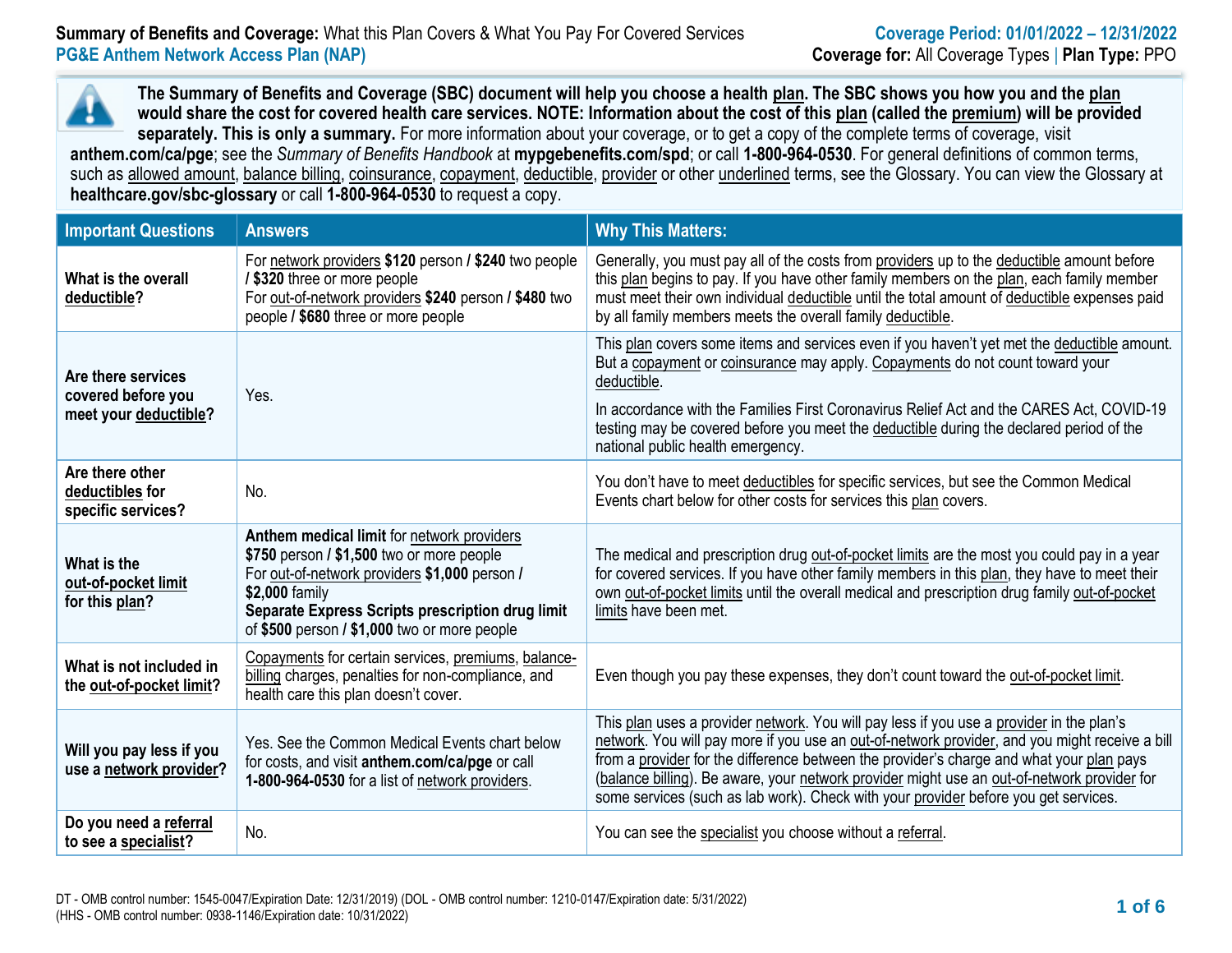A

All **copayment** and **coinsurance** costs shown in this chart are after your **deductible** has been met, if a **deductible** applies.

| <b>Medical Event</b>                                                                                   | <b>Services You May Need</b>                        | <b>Network Provider</b><br>(You will pay the least)                           | <b>What You Will Pay</b><br><b>Out-of-Network Provider</b><br>(You will pay the most)<br>None<br>30% coinsurance<br>None<br>30% coinsurance<br>30% coinsurance<br>charge.<br>30% coinsurance for<br>chiropractic & acupuncture<br>30% coinsurance<br>provider. | <b>Limitations, Exceptions,</b><br>& Other Important Information                                                                                                                                                                                                                                                                                                                                                                                                                                                                    |  |
|--------------------------------------------------------------------------------------------------------|-----------------------------------------------------|-------------------------------------------------------------------------------|----------------------------------------------------------------------------------------------------------------------------------------------------------------------------------------------------------------------------------------------------------------|-------------------------------------------------------------------------------------------------------------------------------------------------------------------------------------------------------------------------------------------------------------------------------------------------------------------------------------------------------------------------------------------------------------------------------------------------------------------------------------------------------------------------------------|--|
| <b>Common</b><br>If you visit a<br>health care<br>provider's office<br>or clinic<br>If you have a test | Primary care visit to treat an<br>injury or illness | \$10 copay/visit                                                              |                                                                                                                                                                                                                                                                |                                                                                                                                                                                                                                                                                                                                                                                                                                                                                                                                     |  |
|                                                                                                        | Specialist visit                                    | \$20 copay/visit                                                              |                                                                                                                                                                                                                                                                |                                                                                                                                                                                                                                                                                                                                                                                                                                                                                                                                     |  |
|                                                                                                        | Select preventive care/screening/<br>immunization   | \$10 copay/visit primary care<br>physician and \$20 copay/visit<br>specialist |                                                                                                                                                                                                                                                                | There may be other levels of copays or<br>coinsurance that are contingent on what<br>services are provided. See NAP at a<br>Glance in the Union 2011 edition of the<br>Summary of Benefits Handbook:<br>mypgebenefits.com/spd (paper copy,<br>pp. 117-119 Union 2011 edition).<br>In accordance with the CARES Act.<br>COVID-19 vaccines may be covered at no<br>You may have to pay for services that<br>aren't preventive. Ask your provider if the<br>services needed are preventive. Then<br>check what your plan will pay for. |  |
|                                                                                                        | Other practitioner office visit                     | 20% coinsurance for<br>chiropractic & acupuncture                             |                                                                                                                                                                                                                                                                | Coverage is limited to 15 visits/year<br>for non-network chiropractic care;<br>20 visits/year for network acupuncture;<br>15 visits/year for non-network acupuncture.                                                                                                                                                                                                                                                                                                                                                               |  |
|                                                                                                        | Diagnostic test (X-ray,* blood<br>work)             | 10% coinsurance                                                               |                                                                                                                                                                                                                                                                | In accordance with the Families First<br>Coronavirus Relief Act and the CARES Act.<br>COVID-19 testing may be covered at no<br>charge during the declared period of the<br>national public health emergency.<br>*Preauthorization may be required for<br>X-rays. Check with your health care                                                                                                                                                                                                                                        |  |
|                                                                                                        | Imaging (CT/PET scans, MRIs)                        | 10% coinsurance                                                               | 30% coinsurance                                                                                                                                                                                                                                                | Preauthorization required for advanced<br>imaging procedures; no coverage if not<br>obtained. Check with your health care<br>provider.                                                                                                                                                                                                                                                                                                                                                                                              |  |

For more information about limitations and exceptions, see the *Summary of Benefits Handbook* at **mypgebenefits.com/spd**. **2 of 6**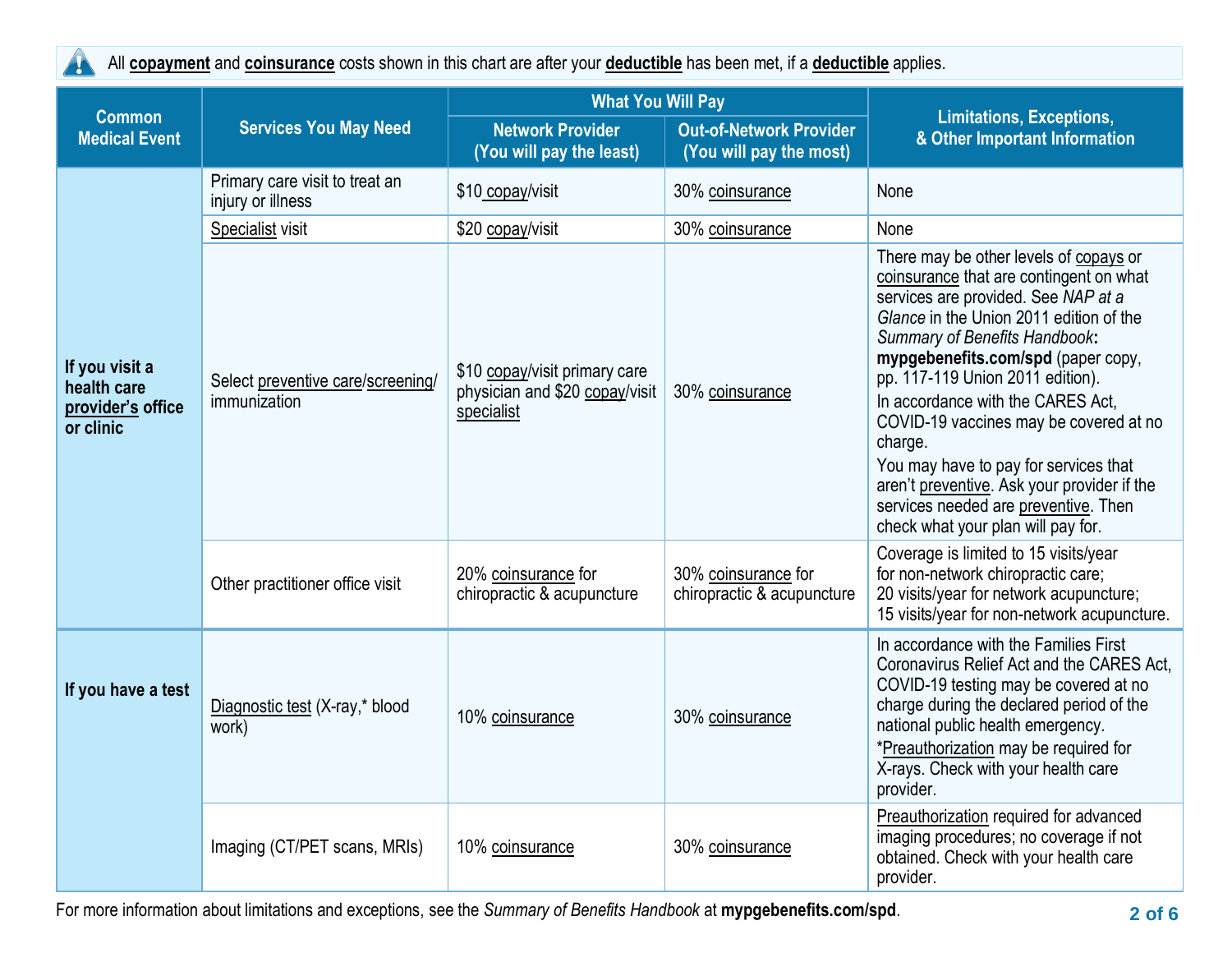|                                                                   |                                                   | <b>What You Will Pay</b>                                      |                                                           |                                                                                                                                                                                                                                                                                                             |  |
|-------------------------------------------------------------------|---------------------------------------------------|---------------------------------------------------------------|-----------------------------------------------------------|-------------------------------------------------------------------------------------------------------------------------------------------------------------------------------------------------------------------------------------------------------------------------------------------------------------|--|
| <b>Common</b><br><b>Medical Event</b>                             | <b>Services You May Need</b>                      | <b>Network Provider</b><br>(You will pay the least)           | <b>Out-of-Network Provider</b><br>(You will pay the most) | <b>Limitations, Exceptions,</b><br>& Other Important Information                                                                                                                                                                                                                                            |  |
| If you need drugs<br>to treat your                                | Generic drugs                                     | Retail: 15% coinsurance<br>Mail order: 10% coinsurance        | Retail: 20% coinsurance<br>Mail order: N/A                | 5% penalty for using retail for maintenance<br>drugs after 3 fills.                                                                                                                                                                                                                                         |  |
| illness or<br>condition<br>More information                       | Preferred brand drugs                             | Retail: 25% coinsurance<br>Mail order: 20% coinsurance        | Retail: 30% coinsurance<br>Mail order: N/A                | 5% penalty for using retail for maintenance<br>drugs after 3 fills. Penalty may apply if<br>generic available.                                                                                                                                                                                              |  |
| about<br>prescription drug<br>coverage is<br>available by calling | Non-preferred brand drugs                         | Retail: 25% coinsurance<br>Mail order: 20% coinsurance        | Retail: 30% coinsurance<br>Mail order: N/A                | 5% penalty for using retail for maintenance<br>drugs after 3 fills. Penalty may apply if<br>generic available.                                                                                                                                                                                              |  |
| <b>Express Scripts:</b><br>1-800-718-6590                         | <b>Specialty drugs</b>                            | Covered as any other drug                                     | Covered as any other drug                                 | 5% penalty may apply for using retail after 3<br>fills.                                                                                                                                                                                                                                                     |  |
| If you have<br>outpatient<br>surgery                              | Facility fee (e.g., ambulatory<br>surgery center) | \$35 copay/visit                                              | 30% coinsurance                                           | Copay waived if admitted.                                                                                                                                                                                                                                                                                   |  |
|                                                                   | Physician/surgeon fees                            | 0% coinsurance                                                | 30% coinsurance                                           | Preauthorization required. No coverage for<br>interventional and surgical spine and joint<br>procedures if preauthorization is not<br>obtained. Check with your health care<br>provider. See mypgebenefits.com ><br><b>Resources &gt; Legal Notices for information</b><br>about limits on balance billing. |  |
|                                                                   | <b>Emergency room care</b>                        | \$35 copay/visit                                              | \$35 copay/visit                                          | Copay waived if admitted.                                                                                                                                                                                                                                                                                   |  |
| If you need<br>immediate<br>medical attention                     | <b>Emergency medical</b><br>transportation        | 0% coinsurance                                                | 0% coinsurance                                            | None                                                                                                                                                                                                                                                                                                        |  |
|                                                                   | Urgent care                                       | \$10 copay/visit primary care;<br>\$20 copay/visit specialist | 30% coinsurance                                           | None                                                                                                                                                                                                                                                                                                        |  |
| If you have a<br>hospital stay                                    | Facility fee (e.g., hospital room)                | \$100 copay                                                   | 30% coinsurance                                           | Preauthorization required; \$300 penalty if<br>not obtained for non-emergency care.                                                                                                                                                                                                                         |  |
|                                                                   | Physician/surgeon fees                            | 0% coinsurance                                                | 30% coinsurance                                           | None. See mypgebenefits.com ><br><b>Resources &gt; Legal Notices for information</b><br>about limits on balance billing.                                                                                                                                                                                    |  |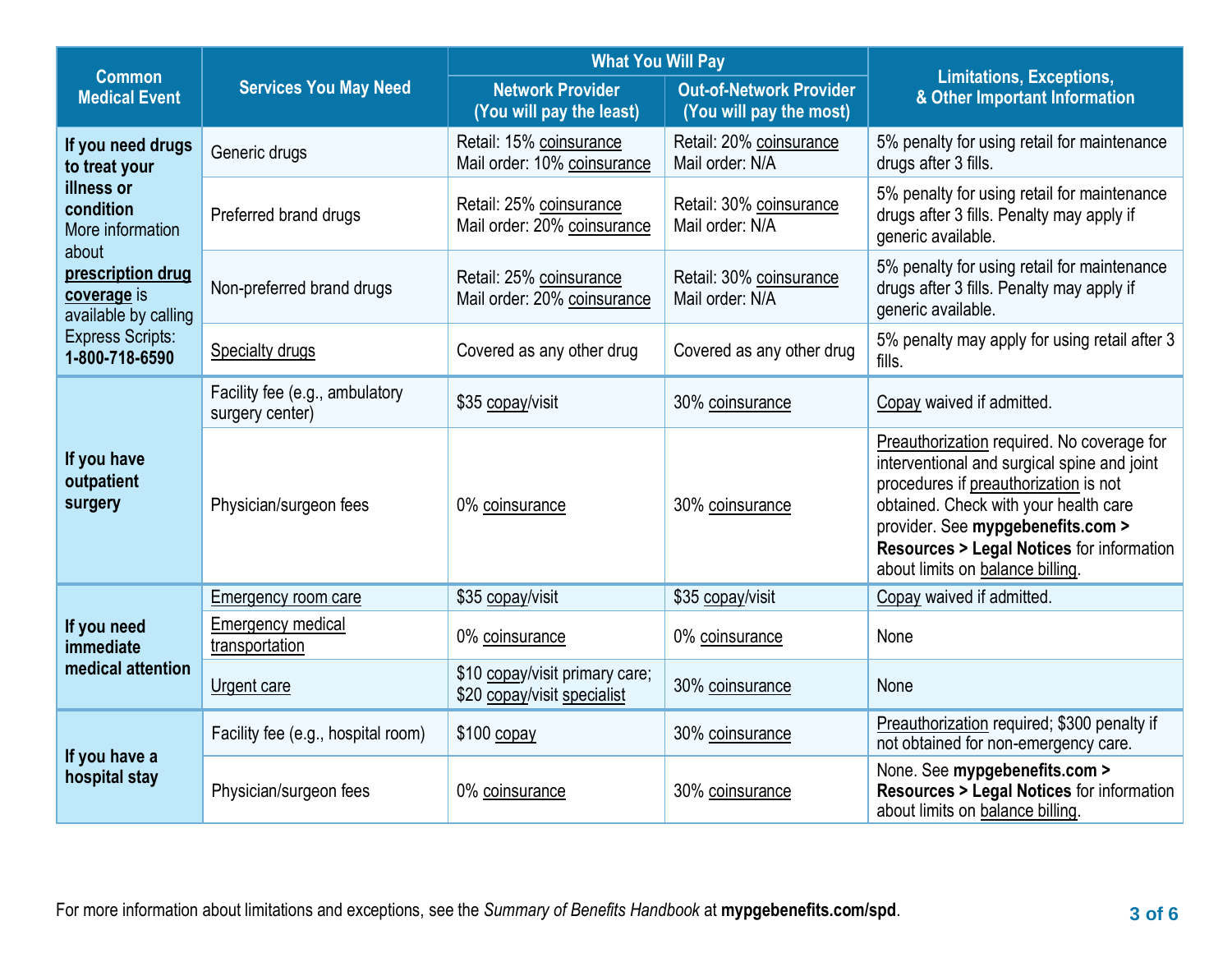|                                                                                          |                                              | <b>What You Will Pay</b>                             |                                                           |                                                                                                                                                                                                                                                                                                                                                                              |  |
|------------------------------------------------------------------------------------------|----------------------------------------------|------------------------------------------------------|-----------------------------------------------------------|------------------------------------------------------------------------------------------------------------------------------------------------------------------------------------------------------------------------------------------------------------------------------------------------------------------------------------------------------------------------------|--|
| <b>Common</b><br><b>Medical Event</b>                                                    | <b>Services You May Need</b>                 | <b>Network Provider</b><br>(You will pay the least)  | <b>Out-of-Network Provider</b><br>(You will pay the most) | <b>Limitations, Exceptions,</b><br>& Other Important Information                                                                                                                                                                                                                                                                                                             |  |
| If you need<br>mental health,<br>behavioral                                              | <b>Outpatient services</b>                   | \$10 copay/individual visit<br>\$5 copay/group visit | 30% coinsurance +<br>balance billing                      | Mental/behavioral health: No charge for initial<br>visit for medication evaluation.<br>Substance use disorder: No limitations or<br>exceptions.                                                                                                                                                                                                                              |  |
| substance use<br>disorder services                                                       | Inpatient services                           | 0% coinsurance                                       | 30% coinsurance +<br>balance billing                      | Preauthorization required; \$300 penalty if you fail<br>to notify Beacon Health Options of a facility<br>admission within 48 hours.                                                                                                                                                                                                                                          |  |
|                                                                                          | Office visits                                | \$20 copay/visit                                     | 30% coinsurance                                           | Diagnostics/X-rays/labwork covered separately.                                                                                                                                                                                                                                                                                                                               |  |
| If you are<br>pregnant                                                                   | Childbirth/delivery<br>professional services | 0% coinsurance                                       | 30% coinsurance                                           | Preauthorization required for delivery and all<br>inpatient services; no penalty for failure to<br>preauthorize inpatient delivery claims.                                                                                                                                                                                                                                   |  |
|                                                                                          | Childbirth/delivery facility<br>services     | $$100$ copay                                         | 30% coinsurance                                           |                                                                                                                                                                                                                                                                                                                                                                              |  |
| health, or<br>If you need help<br>recovering or<br>have other<br>special health<br>needs | Home health care                             | 10% coinsurance                                      | 30% coinsurance                                           | Preauthorization required. \$300 penalty, non-<br>coverage or reduced coverage if not obtained.                                                                                                                                                                                                                                                                              |  |
|                                                                                          | Rehabilitation services                      | 20% coinsurance                                      | 30% coinsurance                                           | Preauthorization required for 25+ visits.                                                                                                                                                                                                                                                                                                                                    |  |
|                                                                                          | <b>Habilitation services</b>                 | 20% coinsurance                                      | 30% coinsurance                                           | Preauthorization required for 25+ visits.                                                                                                                                                                                                                                                                                                                                    |  |
|                                                                                          | <b>Skilled nursing care</b>                  | 10% coinsurance                                      | 30% coinsurance                                           | Preauthorization required. \$300 penalty, non-<br>coverage or reduced coverage if not obtained.                                                                                                                                                                                                                                                                              |  |
|                                                                                          | Durable medical equipment                    | 20% coinsurance                                      | 30% coinsurance                                           | Preauthorization required for purchases or<br>cumulative rentals over \$1,000; \$300 penalty,<br>non-coverage or reduced coverage if<br>preauthorization not obtained.<br>For specific exclusions, see What NAP Doesn't<br>Cover in the Union 2011 edition of the Summary of<br>Benefits Handbook at mypgebenefits.com/spd<br>(paper copy, pp. 139-142, Union 2011 edition). |  |
|                                                                                          | Hospice services                             | 10% coinsurance                                      | 30% coinsurance                                           | Preauthorization required. \$300 penalty, non-<br>coverage or reduced coverage if not obtained.                                                                                                                                                                                                                                                                              |  |
| If your child                                                                            | Children's eye exam                          | Not covered                                          | Not covered                                               | None                                                                                                                                                                                                                                                                                                                                                                         |  |
| needs dental or<br>eye care                                                              | Children's glasses                           | Not covered                                          | Not covered                                               | None                                                                                                                                                                                                                                                                                                                                                                         |  |
|                                                                                          | Children's dental check-up                   | Not covered                                          | Not covered                                               | None                                                                                                                                                                                                                                                                                                                                                                         |  |

For more information about limitations and exceptions, see the *Summary of Benefits Handbook* at **mypgebenefits.com/spd**. **4 of 6**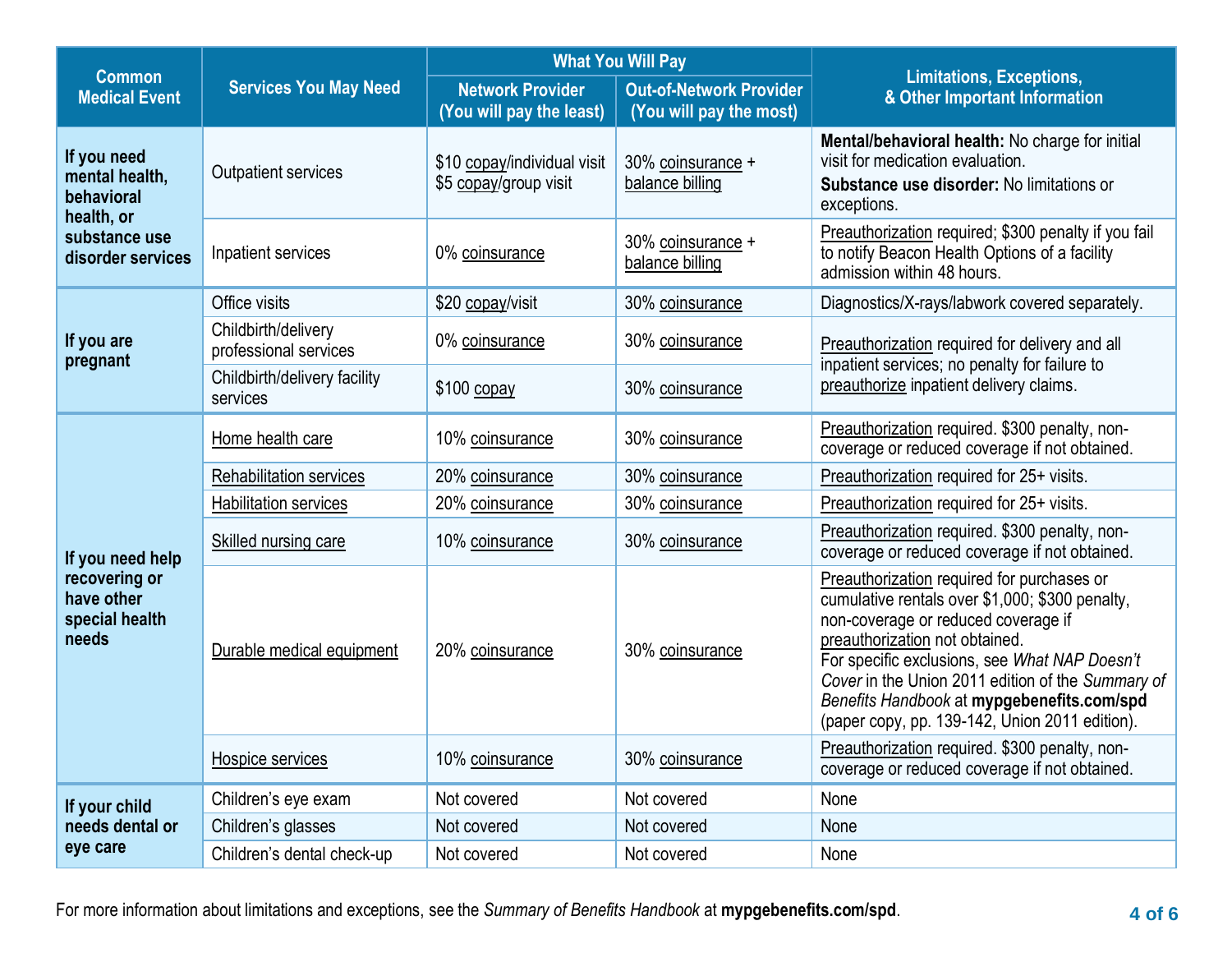## **Excluded Services & Other Covered Services:**

| Services Your Plan Generally Does NOT Cover (Check your policy or plan document for more information and a list of any other excluded services.) |                                                                              |                                                                                                                               |  |  |  |
|--------------------------------------------------------------------------------------------------------------------------------------------------|------------------------------------------------------------------------------|-------------------------------------------------------------------------------------------------------------------------------|--|--|--|
| • Cosmetic Surgery<br>• Dental Care (Adult)                                                                                                      | • Most coverage provided outside the United States. See<br>anthem.com/ca/pge | • Routine Eye Care (Adult)<br>• Routine Foot Care                                                                             |  |  |  |
| • Long-Term Care                                                                                                                                 | • Non-emergency care when traveling outside the U.S.                         | • Weight Loss Programs                                                                                                        |  |  |  |
| Other Covered Services (Limitations may apply to these services. This isn't a complete list. Please see your plan document.)                     |                                                                              |                                                                                                                               |  |  |  |
| • Acupuncture<br><b>Bariatric Surgery</b>                                                                                                        | • Chiropractic Care<br>• Hearing Aids (1 per ear every 3 years)              | • Infertility Treatment (up to a lifetime maximum of \$7,000)<br>• Private-Duty Nursing if approved under Home Health benefit |  |  |  |

Your Rights to Continue Coverage: There are agencies that can help if you want to continue your coverage after it ends. The contact information for those agencies is: The plan at **1-800-964-0530**; your state insurance department; or the Department of Labor's Employee Benefits Security Administration at **1-866-444-EBSA (3272)** or **[dol.gov/ebsa/healthreform.](http://www.dol.gov/ebsa/healthreform)** Other coverage options may be available to you too, including buying individual insurance coverage through the Health Insurance Marketplace. For more information about the Marketplace, visit **healthcare.gov** or call **1-800-318-2596**.

Your Grievance and Appeals Rights: There are agencies that can help if you have a complaint against your plan for a denial of a claim. This complaint is called a grievance or appeal. For more information about your rights, look at the explanation of benefits you will receive for that medical claim. Your plan documents also provide complete information to submit a claim, appeal, or a grievance for any reason to your plan. For more information about your rights, this notice, or assistance, contact: Anthem Blue Cross, P.O. Box 4310, Woodland Hills, CA 91365-4310 / Telephone: **1-800-964-0530** / Website: **[anthem.com/ca/pge](http://www.anthem.com/ca/pge)**. For mental health, behavioral health or substance use disorder care, contact: Beacon Health Options, Attention: Appeals, P.O. Box 6065, Cypress, CA 90630 0065 / Telephone: **1-888-445-4436** / Website: **beaconhealthoptions.com**. You may also contact the Department of Labor's Employee Benefits Security Administration at **1-866-444-EBSA (3272)** or **[dol.gov/ebsa/healthreform](http://www.dol.gov/ebsa/healthreform)**.

## **Does this plan provide Minimum Essential Coverage? Yes**.

Minimum Essential Coverage generally includes plans, health insurance available through the Marketplace or other individual market policies, Medicare, Medicaid, CHIP, TRICARE and certain other coverage. If you are eligible for certain types of Minimum Essential Coverage, you may not be eligible for the premium tax credit.

## **Does this plan meet Minimum Value Standards? Yes**.

If your plan doesn't meet the Minimum Value Standards, you may be eligible for a premium tax credit to help you pay for a plan through the Marketplace.

## **Language Access Services:**

Spanish (Español): Para obtener asistencia en español, llame al **1-800-964-0530.**

Tagalog (Tagalog): Kung kailangan ninyo ang tulong sa Tagalog tumawag sa **1-800-964-0530.**

Chinese (中文): 如果需要中文的帮助,请拨打这个号码 **1-800-964-0530.**

Navajo (Dine): Dinek'ehgo shika at'ohwol ninisingo, kwiijigo holne' **1-800-964-0530.**

––––––––––––––––––––––*To see examples of how this plan might cover costs for a sample medical situation, see the next section.* ––––––––––––––––––––––

For more information about limitations and exceptions, see the *Summary of Benefits Handbook* at **mypgebenefits.com/spd**. **5 of 6**